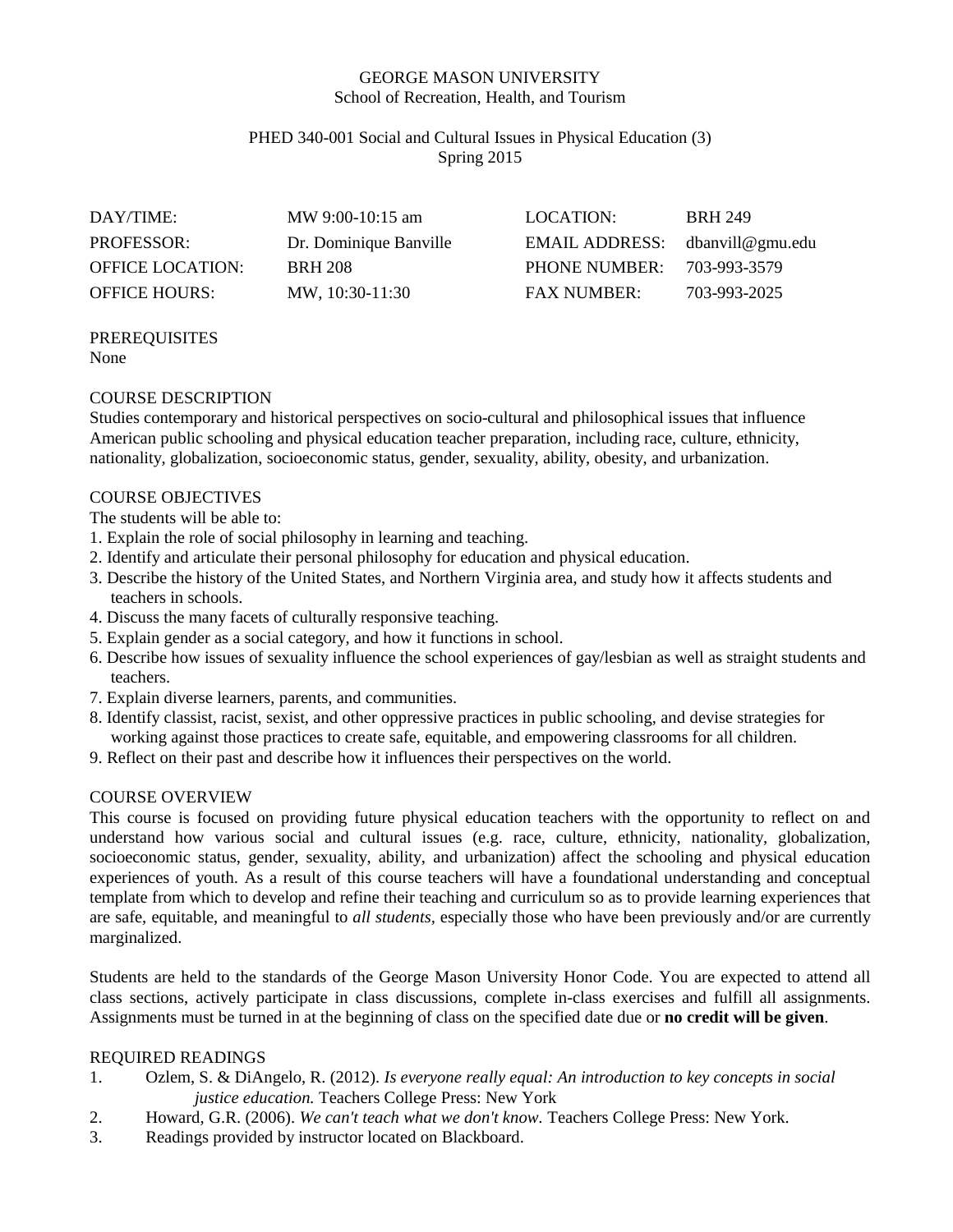# PROFESSIONAL ACCREDITATION STANDARDS:

## **NCATE/NASPE National Initial Teacher Certification Standards**

*1. Scientific and Theoretical Knowledge*

- The research and theory utilized in this course is designed to address this specific element:
	- o 1.4: Identify historical, philosophical, and social perspectives of physical education issues and legislation.

## *3. Planning and Implementation*

- This course and the attention paid to historically/contemporarily marginalized groups addresses these specific elements:
	- o 3.4: Plan for and manage resources to provide active, fair, and equitable learning experiences.
	- o 3.5: Plan and adapt instruction for diverse student needs, adding specific accommodations and/or modifications for student exceptionalities.
	- o 3.6: Plan and implement progressive and sequential instruction that addresses the diverse needs of all students.

## *6. Professionalism*

- The undergirding focus on an equitable education for all students regardless of social positionality is essential to demonstrating professional behavior in classes that are populated by heterogeneous and diverse learners, and thus addresses these specific elements:
	- $\circ$  6.1: Demonstrate behaviors that are consistent with the belief that all students can become physically educated individuals.
	- o 6.2: Participate in activities that enhance collaboration and lead to professional growth and development.
	- o 6.3: Demonstrate behaviors that are consistent with the professional ethics of highly qualified teachers.
	- o 6.4: Communicate in ways that convey respect and sensitivity.

## **NASPE National Standards**

This course will have a focused eye on helping students understand the value and importance of Standard 5 of the National Standards for Physical Education as published by the National Association for Sport and Physical Education:

• Standard 5-Exhibits responsible personal and social behavior that respects self and others in physical activity settings.

It is the perspective of the instructor, as grounded in the research literature (e.g. Tischler & McCaughtry, 2011: Flory & McCaughtry 2011; Ferry, McCaughtry, & Kulinna, 2011), that all of the remaining NASPE standards are unlikely to be addressed and/or met *by all students* unless teachers are aware of and sensitive to the marginalizing and damaging experience students of various 'minorities' (ability, masculinity, etc.) have endured historically.

## **College of Education and Human Development Core Values**

*Social Justice*

• This course provides an increased focus to the PHED program's demonstration of this core value by explicitly dealing with issues of social justice.

## *Innovation* and *Research Based Practice*

• In recent years and in increasing numbers pedagogy research articles published in the top physical education journals (Research Quarterly for Exercise and Sport, Journal of Teaching in Physical Education, Physical Education and Sport Pedagogy, and Sport, Education and Society) have been unambiguously done from a critical and social and cultural perspective. Much of this research represents the "cutting edge" of our field and makes this course innovative.

## *Ethical Leadership*

• Teacher candidates who learn to understand, empathize, and subsequently create educational spaces that are just and equitable are demonstrating ethical leadership.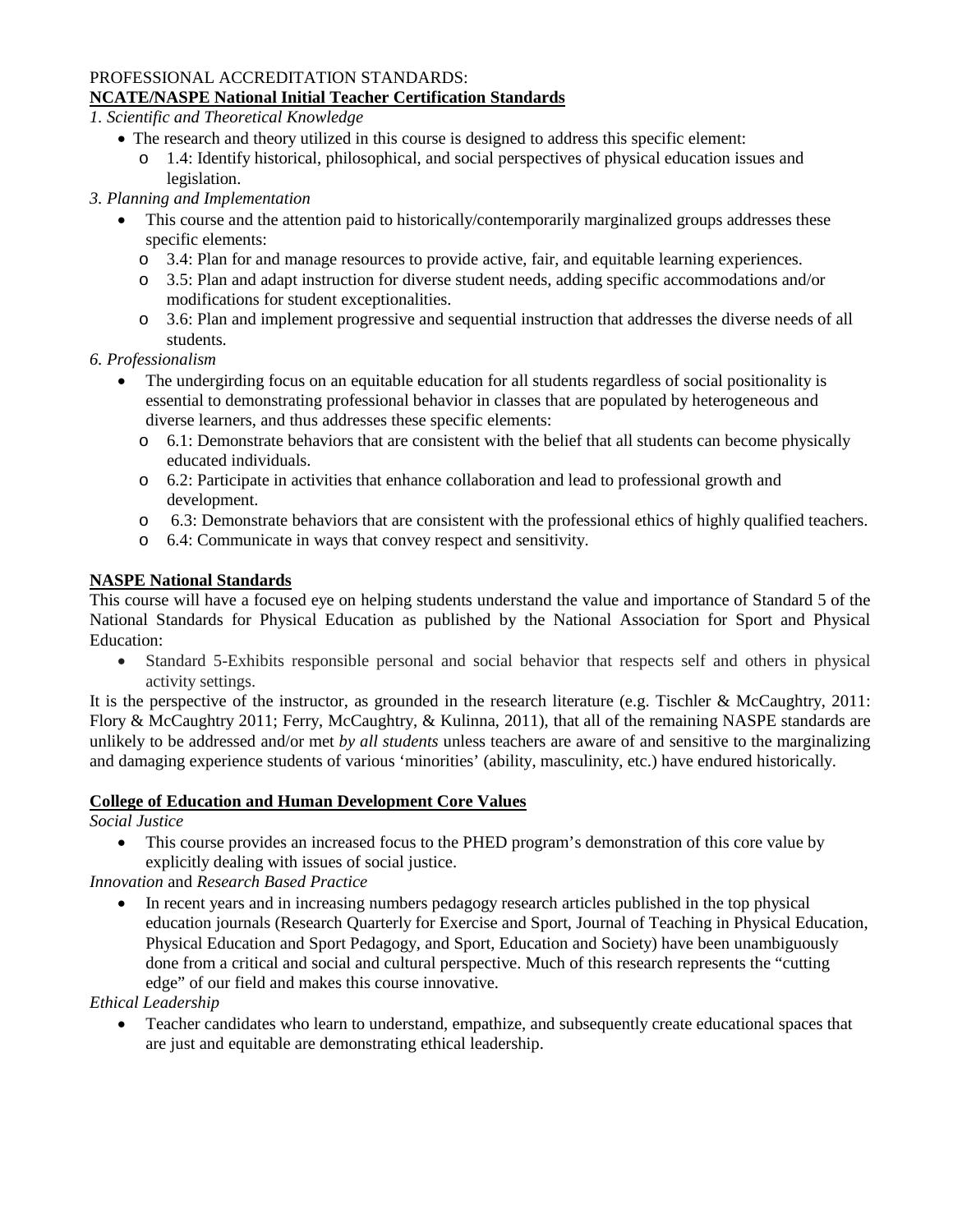#### EVALUATION

#### **Assignments:**

1. Preparation/Participation/Reflection – 300 points (25 classes @ 10 points/class, 10 Reflections @ 5 points/reflection)

Each class period, a preparation/participation rating scale will be completed to evaluate each student's preparedness and contribution to the class period. These ratings are meant to encourage students to keep pace with their learning (e.g., complete readings, have paper drafts due, etc.) and contribute to the social construction of knowledge in the course. The rating scale will include professor ratings (4 points) and student self-ratings (6 points). At the end of each class period, students will complete self-ratings of their readiness and contributions to the learning environment, which will later be combined with the professor ratings to form a class period rating. Students will also complete weekly reflection papers based on the topic of conversation from the prior week and will be 1-1  $\frac{1}{2}$  pages in length. Each reflection is worth 5 points and will be graded by the instructor.

#### 2. Personal Social and Cultural Biography Paper (1000 words) – 100 points

Students will spend time critically reflecting on their personal biography through the lens of their own social and cultural positionalities, and how socialization in these ways has and continues to inform their views with respect to a career as a physical educator.

#### 3. Midterm Philosophical Platform (1000 words) – 100 points

Students will create a philosophical platform covering the content of the course readings at the halfway point in the course. Building from their social and cultural biography, students will contemplate and discuss how course readings to this point are informing their views as to what it means to be a socially conscious physical educator.

#### 4. Final Philosophical Platform (2500 words) – 200 points

Students will be given directions for the final philosophical platform at the midpoint in the semester. Students will have five weeks to submit a first draft, and two weeks to integrate professor feedback for the final submission. Building from the personal social and cultural biography paper, the midterm philosophical platform, and further course reading, discussion, and activities, students will more fully develop a working philosophical platform for how they will conduct their work as a socially conscious physical educator.

#### 5. Final Presentation - 100 points

Using a Powerpoint slideshow, students will formally present a small portion (maximum 5 minutes) of their final philosophical platform during the final exam class.

\*All assignments will be explained in further detail in assignment overviews provided by the instructor.

#### **Grading System:**

| Preparation/participation/reflection | 300 |
|--------------------------------------|-----|
| Personal Biography Paper             | 100 |
| Midterm Philosophical Platform       | 100 |
| <b>Final Philosophical Platform</b>  | 200 |
| <b>Final Presentation</b>            | 100 |
|                                      | 800 |

#### **Grading Scale**

| $A_{+}$ = 772 – 800 | $B_{+} = 692 - 715$ | $C_{+}$ = 612 – 635 | $D = 476 - 555$ |
|---------------------|---------------------|---------------------|-----------------|
| $A = 748 - 771$     | $B = 668 - 691$     | $C = 588 - 611$     | $F = 0 - 475$   |
| $A - 716 - 747$     | $B - 636 - 667$     | $C_{-}$ = 556 - 587 |                 |

#### Attendance Policy

In accordance with the GMU Attendance Policies (University catalog, 2004-2005 p.33), "Students are expected to attend the class periods of the courses for which they register. In-class participation is important to the individual student and to the class as a whole. Because class participation may be a factor in grading, instructors may use absence, tardiness or early departure as de facto evidence of non-participation."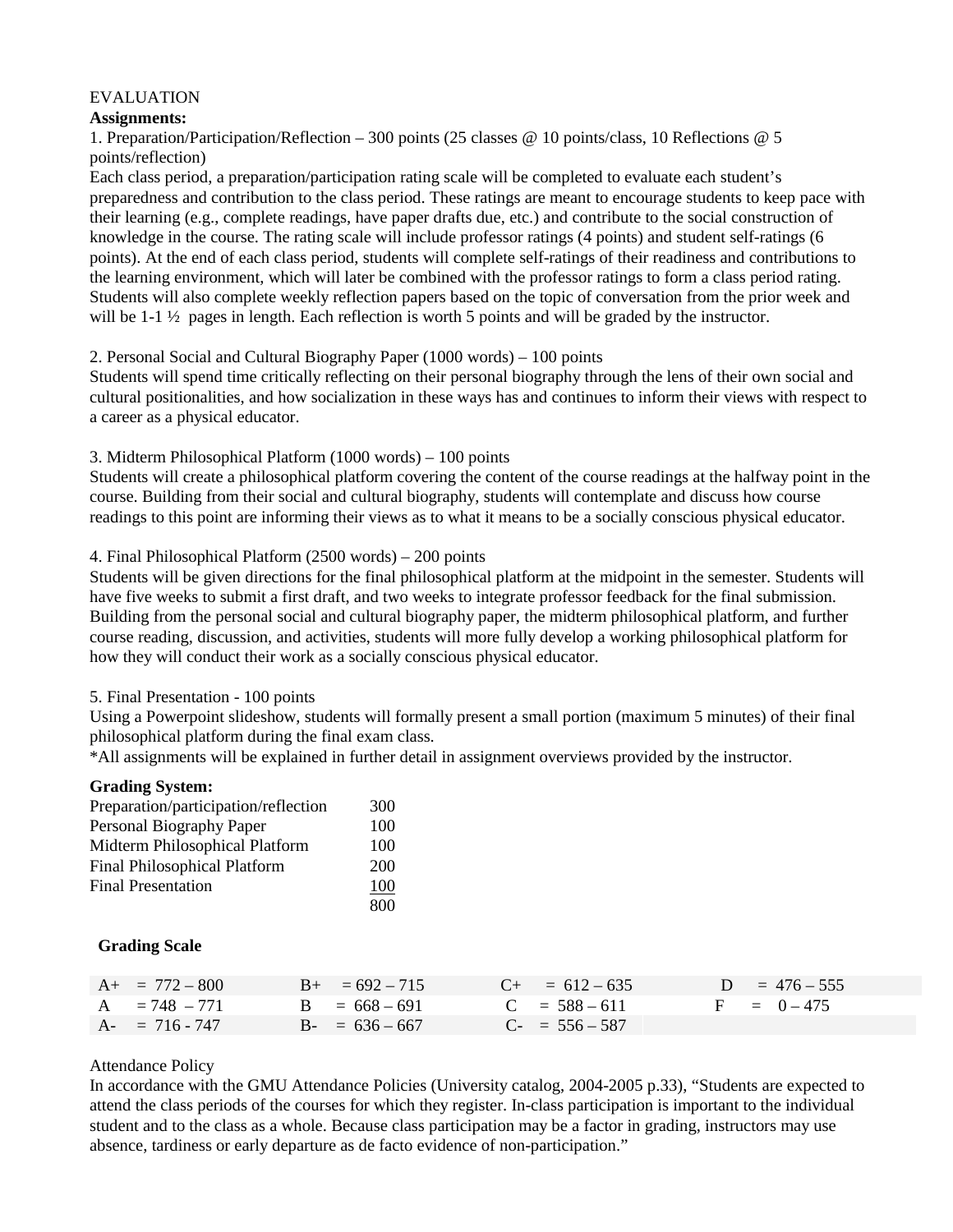#### **The following scale will be used**

- o Two (2) absences is permitted
- o Two (1) "tardies" = 1 absence<br>
o Two (1) "early departures" = 1
- o Two (1) "early departures" = 1 absence<br>  $\circ$  3-4 absences = 10 grade points
- o 3-4 absences = 10 grade points<br>
o 5 absences or more = 15 grade
- 5 absences or more  $= 15$  grade points

\*Attendance is taken at the beginning of class. A student will be considered late once attendance has been taken. Leaving more than 10 minutes before the end of the class will be considered an early departure.

| Date  | Topic                                    | Readings & Assignments Due                            |
|-------|------------------------------------------|-------------------------------------------------------|
| 01/21 | Course introductions and syllabus        | Ozlem & DiAngelo (2012) Appendix                      |
| 01/26 | Social Justice and Education             | Ozlem & DiAngelo (2012) Chapters Prologue - 2-3       |
| 01/28 | Social Justice and Education             | Ozlem & DiAngelo (2012) Chapters 5-6                  |
|       |                                          | Personal Social and Cultural Biography Paper Due      |
| 02/02 | Race and Education                       | Howard (2006) Chapters 1-2                            |
| 02/04 | Race and Education                       | Howard (2006) Chapters 5-6-7                          |
|       |                                          | <b>Reflection 1 Due</b>                               |
| 02/09 | Race and Education                       | Darling-Hammond (2007)                                |
| 02/11 | Race and Education                       | Lewis (2001)                                          |
| 02/16 | Social Class in Education/PE             | Carroll et al. (2008)                                 |
|       |                                          | Dagkas & Stathi (2007)                                |
| 02/18 | Social Class in Education/PE             | Ferry Social Class and PE, Ch5                        |
|       |                                          | <b>Reflection 2 Due</b>                               |
| 02/23 | Culture/Ethnicity/Urban/Metropolitan PE  | Flory & McCaughtry (2011)                             |
| 02/25 | Culture/Ethnicity/Urban/Metropolitan PE  | McCaughtry et al. (2006)                              |
|       |                                          | <b>Reflection 3 Due</b>                               |
| 03/02 | Gender: Education and PE                 | Vertinsky (1992); Enright & O'Sullivan (2012)         |
| 03/04 | Gender: Education and PE                 | Oliver & Hamzeh (2010); Tishler & McCaughtry (2011)   |
|       |                                          | <b>Reflection 4 Due</b>                               |
| 03/09 | <b>NO CLASS - SPRING BREAK</b>           |                                                       |
|       |                                          |                                                       |
| 03/11 | <b>NO CLASS - SPRING BREAK</b>           |                                                       |
| 03/16 | <b>Midterm Exam</b>                      | <b>Final Philosophical Paper Assigned</b>             |
| 03/18 | <b>TBD</b>                               | <b>Philosophical Platform Due</b>                     |
| 03/23 | Sexuality and PE                         | McCaughtry et al. (2005)                              |
| 03/25 | Sexuality and PE                         | <b>Reflection 5 Due</b>                               |
| 03/30 | Obesity and PE                           | Trout & Graber (2009)                                 |
| 04/1  | Obesity and PE                           | Li & Rukavina (2012)                                  |
|       |                                          | <b>Reflection 6 Due</b>                               |
| 04/06 | Fitness Testing/Ability in PE            | Case against Fitness Testing; Wrench & Garrett (2008) |
| 04/08 | Fitness Testing/Ability in PE            | Evans (2004)                                          |
| 04/13 | Retrospective and Public Views of School | McCullick et al. (2003)                               |
|       | PE                                       |                                                       |
| 04/15 | Retrospective and Public Views of School | Timken et al. (2014)                                  |
|       | PE                                       | <b>Reflection 7 Due</b>                               |
| 04/20 | <b>Curricular Diversity</b>              | Ferry & McCaughtry (2013)                             |
|       |                                          | <b>Reflection 8 Due</b>                               |
| 04/22 | <b>Curricular Diversity</b>              | <b>Final Philosophical Platform, First Draft Due</b>  |
| 04/27 | Muslim (Girls) and School PE             | Dagkas & al. (2011)                                   |
| 04/29 | Social and Emotional Pedagogy            | Ferry et al. $(2011)$                                 |
| May 4 | TBD                                      | <b>Reflection 9 Due</b>                               |

**Reflection 10, Final Philosophical Platform, Presentations Due:** Monday May 11, 7:30-10:15 am